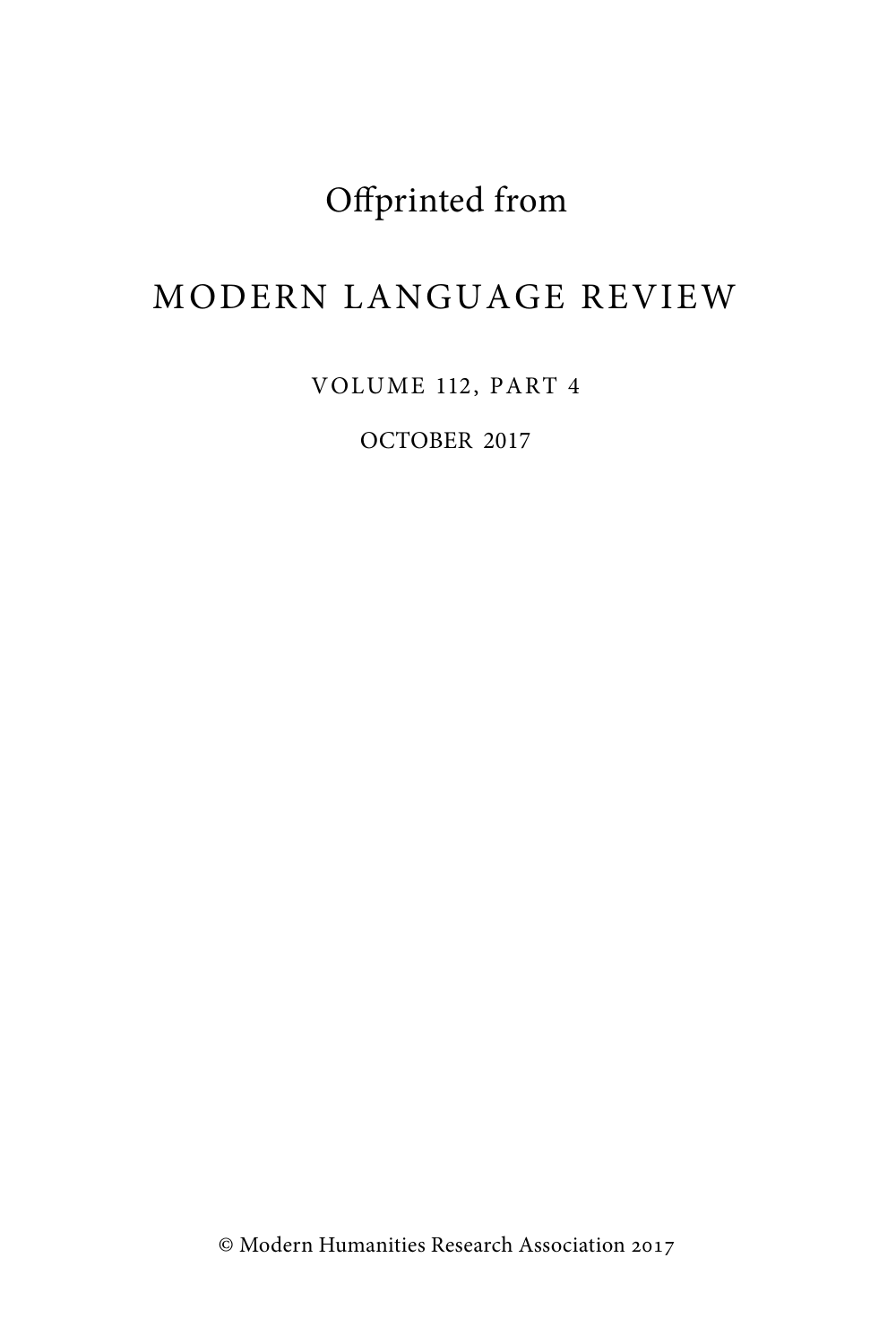## *Reviews*

ecstatic praise on *Der Hessische Landbote* as 'Höhepunkt der politischen Publizistik' (Jan-Christoph Hauschild, *Georg Büchner* (Stuttgart: Metzler, 1993), p. 345), or as 'einen großen schriftstellerisch-agitatorischen Wurf' (Gerhard Schaub, 'Der Hessi*sche Landbote': Studienausgabe* (Stuttgart: Reclam, 1996), p. 181). The claim that the many statistics are an innovative device can be rejected with reference to other polemicists, including Ludwig Börne (p. 21, n. 7). In the face of authorities such as Hauschild, for whom the subject of Büchner's dissertation, the common barbel, was 'a proletarian among fish', Udo Roth fails to see significant correspondences between Büchner's scientific work and his politics.

Weidig may have hoped for a return to a German Reich wisely governed by an elected Kaiser, while Büchner stood by the principles, if not the outcome, of the French Revolution. The result is a montage whose diverging elements remind us of Kafka's Proceß (1925) while necessarily reflecting the conflicting aspirations of *Vormärz* Germany (p. 42). This is obvious from the naive preamble, which begins with the threat of imminent execution ('wer die Wahrheit sagt, wird gehenkt') and ends with advice on how to act dumb if caught in possession of the seditious document. Theo Elm's deconstructions may come across as somewhat overblown, but it is worth remembering, as Michael Ott points out, that the *Hessischer Landbote* has much in common with later political manifestos, many of which were marked by conspicuous inconsistencies. James Brophy gives a sympathetic account of the vulnerable position of those who disseminated this kind of material during the period. Preller took a financial as well as a political gamble in printing 1200 or more copies of the pamphlet. It is not known if other backers were involved in defraying the costs; at all events, the publisher paid dearly for this venture when he found himself bankrupt in the following year and was obliged to seek sanctuary in Switzerland.

Büchner continues to enjoy legendary status in Germany; a recent article in *Die* Zeit referred to him as a 'modern saint' (10 October 2013, cited p. 121). The present volume will be welcomed not only for its breadth of coverage but also for questioning the ill-informed encomium that has frequently been lavished on a canonical but often misrepresented text.

UNIVERSITY OF KENT NEWSPAPE OSMAN DURRANI

Der Verein der Schriftstellerinnen und Künstlerinnen in Wien (1885–1938). By MARIANNE BAUMGARTNER. Vienna: Böhlau. 2015. 443 pp.  $\epsilon$ 49. ISBN 978- $3-205-79702-9.$ 

This significant study by Marianne Baumgartner, which draws extensively on contemporary diaries and letters, examines the intellectual debates which accompanied the rise of women's self-understanding as professional artists in a precarious and male-dominated market and it offers new insights into the significant contribution of women writers and artists to the cultural and intellectual history of *fin-de-siècle* Austria.

In 1885, when the Verein der Schriftstellerinnen und Künstlerinnen in Wien was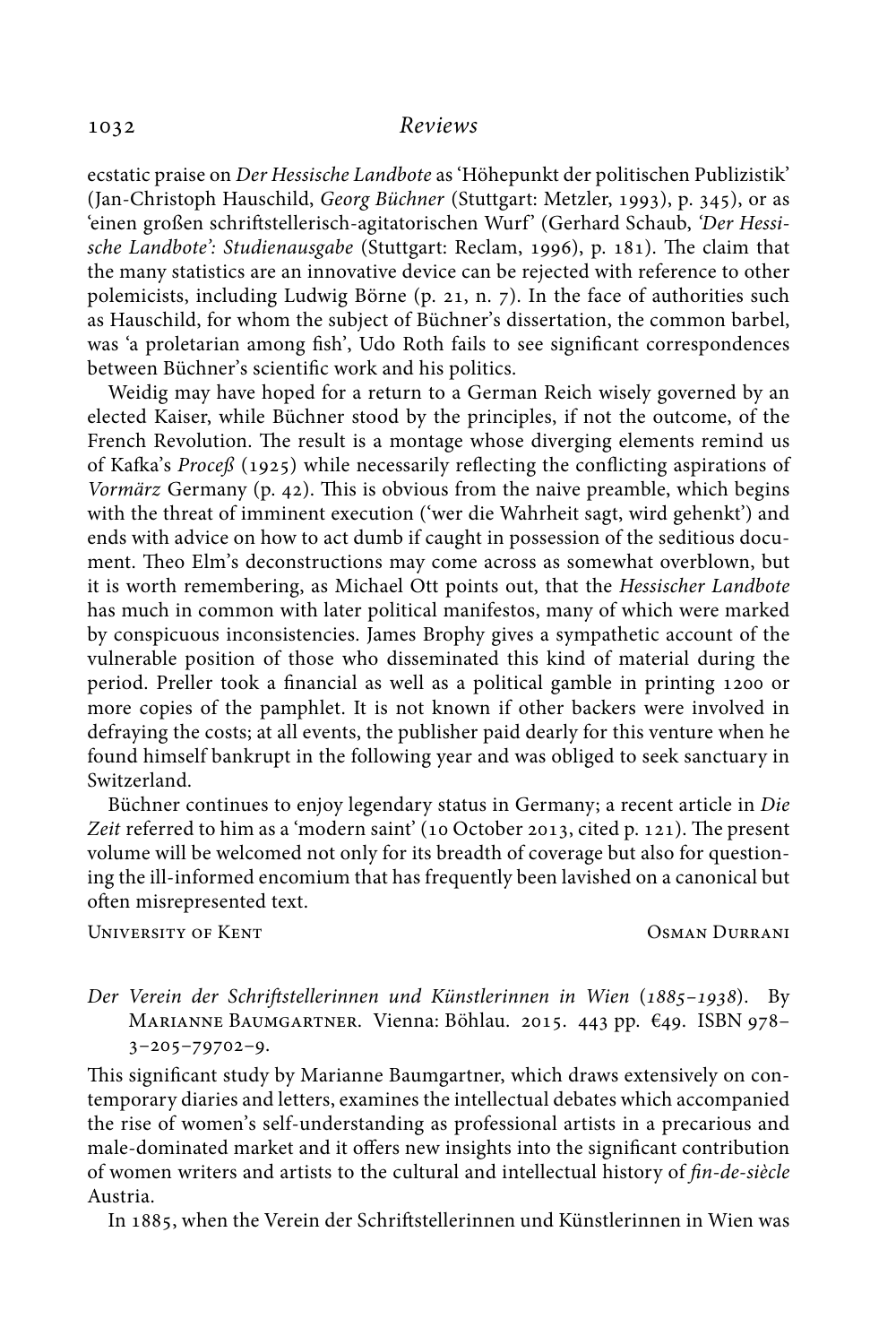founded, the question of whether the creation of a separate association for women artists could promote equality was not uncontroversial, yet it offered women an important professional network in an era of discrimination. This detailed study includes well-researched biographies of eighteen significant members of the Verein, including its founders, Ida Barber and Julie Thenen, whose motivation included women's exclusion from Concordia, a successful Viennese organization for (male) journalists and writers with its own sickness and pension funds (women were permitted to join it only in 1919). As a self-help and networking organization for women artists, one of the major achievements of the Verein der Schriftstellerinnen und Künstlerinnen in Wien was to raise donations for the provision of a pension fund, though this eventually ran dry in the wake of the hyperinflation of the 1920s. Membership of the Verein was open to any woman attempting to make a living from her writing or artistic production, including journalists, musicians, and sculptors. It offered solidarity in the face of exploitation by editors and publishers and the possibility of financial support in case of illness, and it also provided a significant forum for cultural exchange, showcasing the work of women writers in its programme of meetings. Around 150 women had been members by the time the organization was dissolved after the Anschluss in 1938, including well-known authors on whose connection with the Association this volume sheds new light, such as Marie von Ebner-Eschenbach, Minna Kautsky (its erstwhile president), Bertha von Suttner, and Ada Christen.

In the first part of this study, Baumgartner brings to life the history of the Association based on a wide range of sources, including many memoirs, diaries, and unpublished letters. A major contribution of the volume is its detailed investigation of the foundation and impact of the Association within the wider context of Austrian literary life in the *fin de siècle* and the early years of the twentieth century. Baumgartner reveals the complexity of Austrian women artists' divergent responses to modernity, offering insightful analysis of the frequent tensions between its members. The volume offers many insights into the debates of the 1890s, for example, over the rise of Social Democracy and the emergence of more radical feminist positions. Baumgartner also draws attention to the complexity of the responses of members of the Association to the rise of political anti-Semitism, highlighting the importance of the participation of Jewish writers and artists in the activities of the Association while also engaging critically with the ambivalent attitudes of writers towards their Jewish colleagues. With its detailed attention in Part to little-known writers and artists, including figures such as Marie von Najmájer, who made major financial donations to the organization, its well-researched biographies, and the comprehensive list in Part III of all members of the Association, this volume will prove a valuable stimulus for future research.

By examining the significance of the Verein der Schriftstellerinnen und Künstlerinnen in Wien as a supportive network of women artists and writers, Baumgartner's work is an important contribution to the history of literary life in Austria around